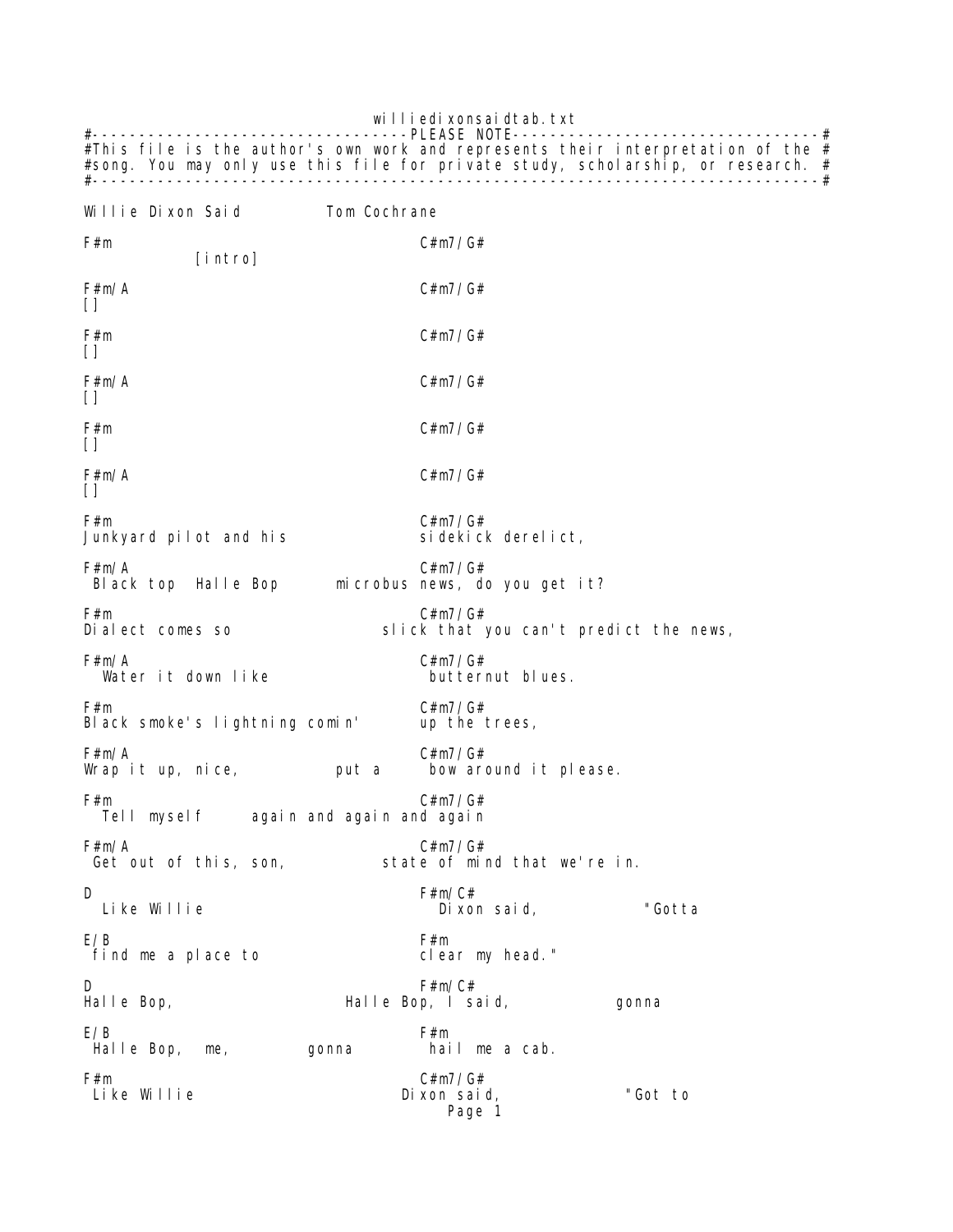|                             | williedi xonsai dtab. txt |                                       |  |  |  |
|-----------------------------|---------------------------|---------------------------------------|--|--|--|
| F#m/A<br>find me a place to |                           | C#m7/G#<br>clear my head."            |  |  |  |
| F#m<br>Halle Bop,           |                           | C#m7/G#<br>Halle Bop, Isaid,<br>gonna |  |  |  |
| F#m/A<br>Halle Bop me,      |                           | C#m7/G#<br>gonna hail me a cab.       |  |  |  |
| F#m                         |                           | C#m7/G#                               |  |  |  |
| F#m/A                       |                           | C#m7/G#                               |  |  |  |
| F#m                         |                           | C#m7/G#                               |  |  |  |
| F#m/A                       |                           | C#m7/G#                               |  |  |  |
| F#m                         |                           | C#m7/G#                               |  |  |  |
| F#m/A                       |                           | C#m7/G#                               |  |  |  |
| F#m                         |                           | C#m7/G#                               |  |  |  |
| F#m/A                       |                           | C#m7/G#                               |  |  |  |
| F#m                         |                           | C#m7/G#                               |  |  |  |
| F#m/A                       |                           | C#m7/G#                               |  |  |  |
| D                           |                           | F#m/C#                                |  |  |  |
| E/B                         |                           | F#m                                   |  |  |  |
| D                           |                           | F#m/C#                                |  |  |  |
| E/B                         |                           | F#m                                   |  |  |  |
| D                           |                           | F#m/C#                                |  |  |  |
| E/B                         |                           | F#m                                   |  |  |  |
| D                           |                           | F#m/C#                                |  |  |  |
| E/B                         |                           | F#m                                   |  |  |  |
|                             |                           | Page 2                                |  |  |  |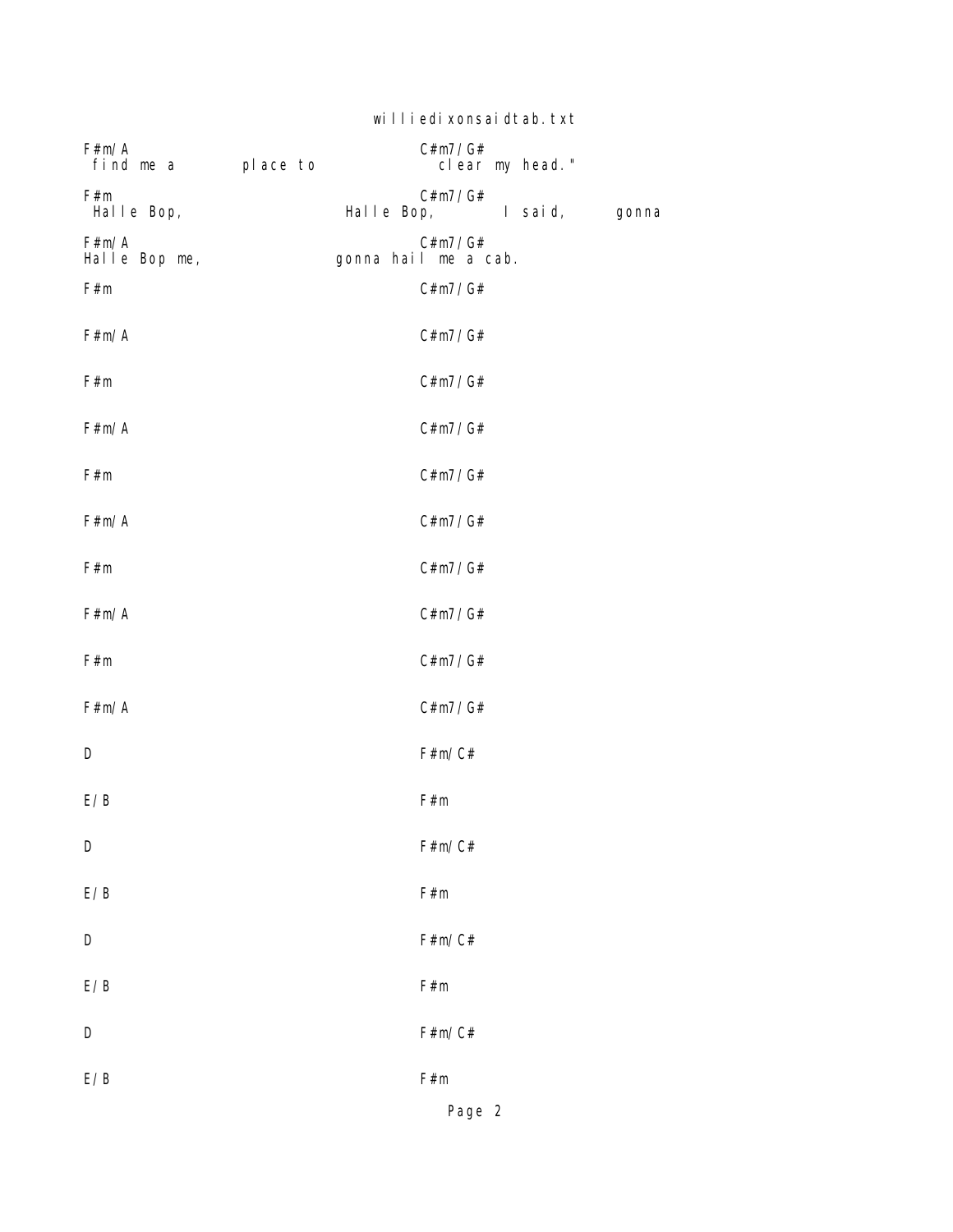| williedi xonsai dtab. txt |  |  |  |  |  |  |  |
|---------------------------|--|--|--|--|--|--|--|
|---------------------------|--|--|--|--|--|--|--|

| F#m   | C#m7/G# |
|-------|---------|
| F#m/A | C#m7/G# |
| F#m   | C#m7/G# |
| F#m/A | C#m7/G# |
| F#m   | C#m7/G# |
| F#m/A | C#m7/G# |
| F#m   | C#m7/G# |
| F#m/A | C#m7/G# |
| D     | F#m/C#  |
| E/B   | F#m     |
| D     | F#m/C#  |
| E/B   | F#m     |
| D     | F#m/C#  |
| E/B   | F#m     |
| D     | F#m/C#  |
| E/B   | F#m     |
| D     | F#m/C#  |
| E/B   | F#m     |
| D     | F#m/C#  |
| E/B   | F#m     |